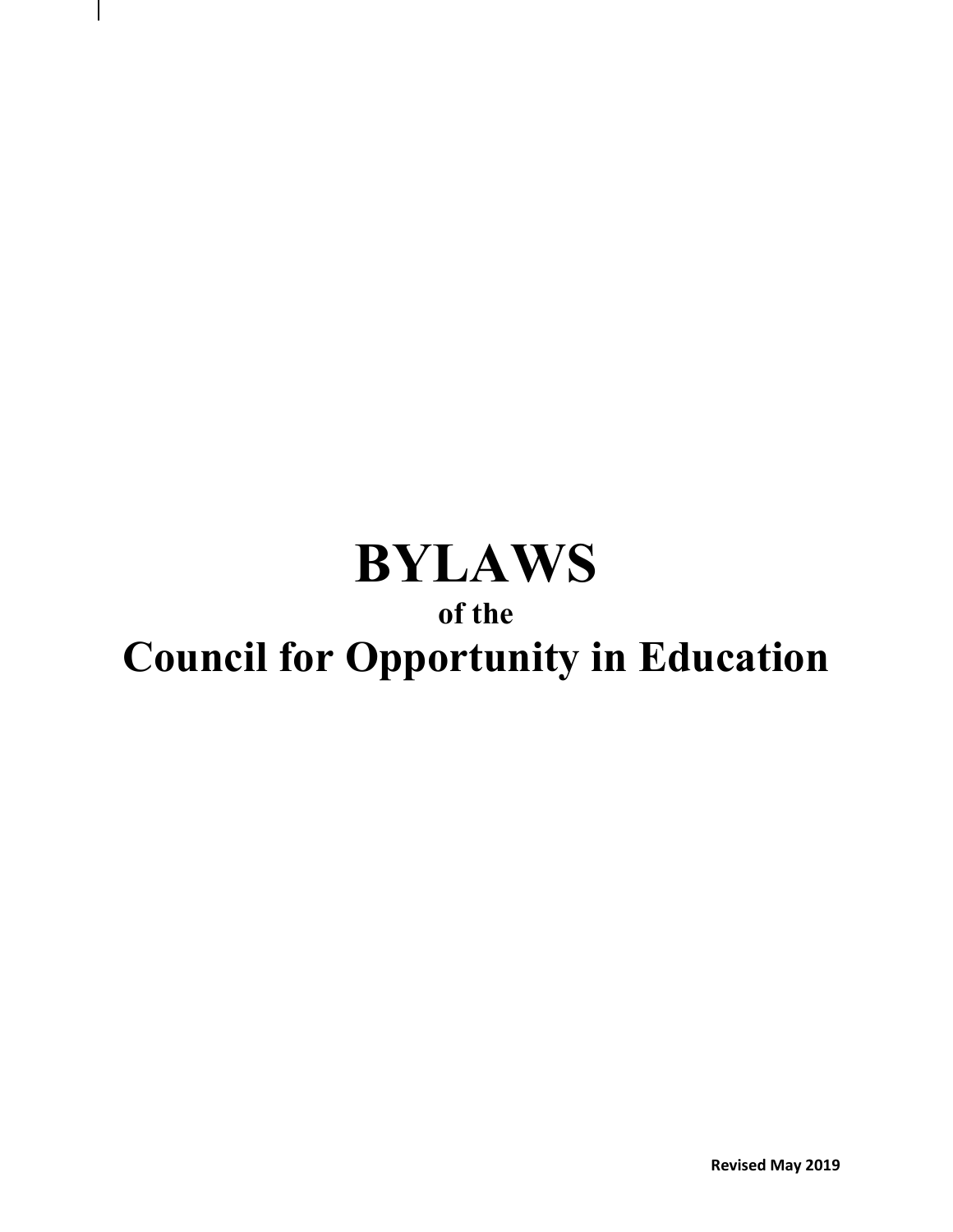### **Council for Opportunity in Education<br>BYLAWS**

 $\vert$ 

 $\begin{array}{c} \hline \end{array}$ 

#### **TABLE OF CONTENTS**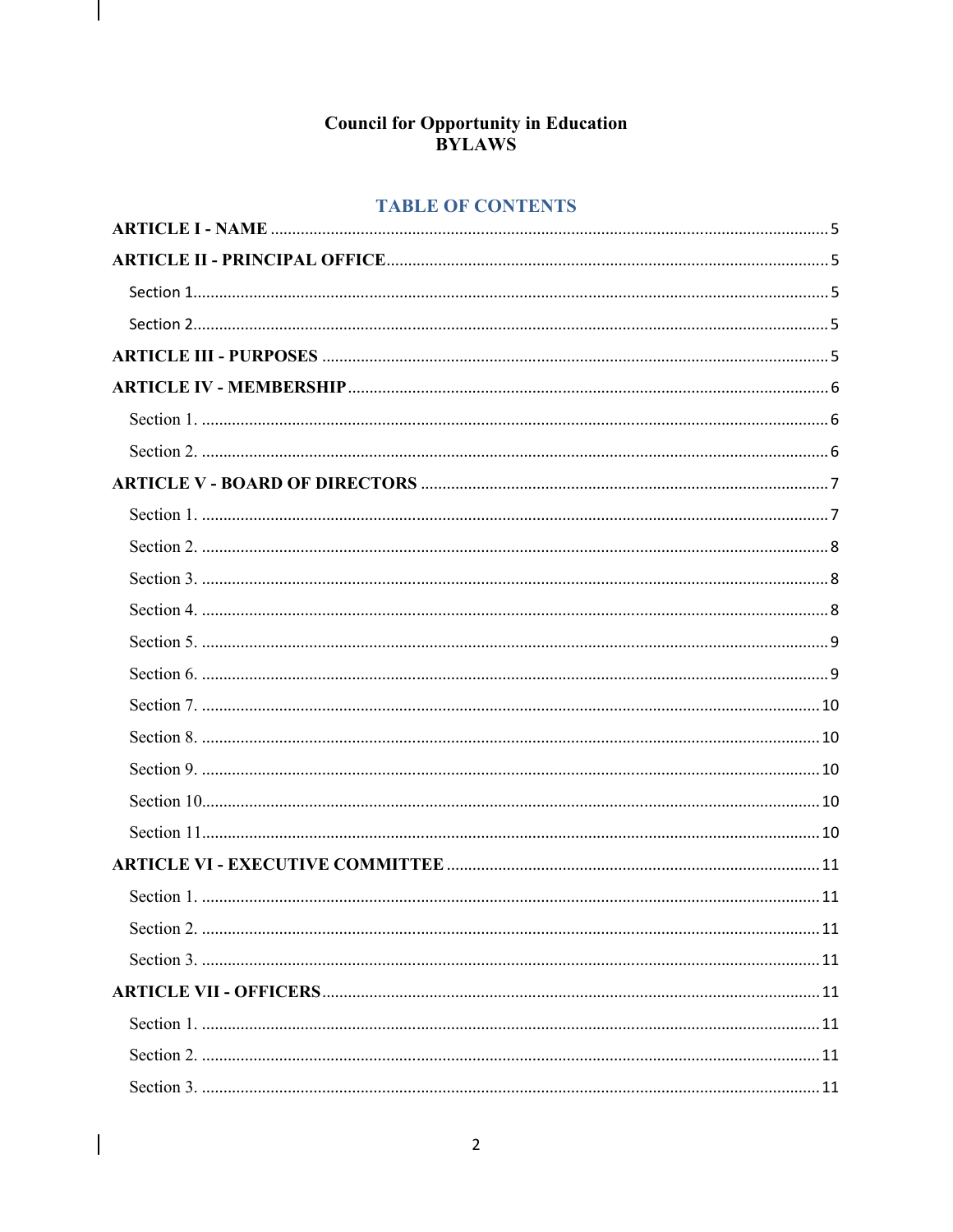$\begin{array}{c} \hline \end{array}$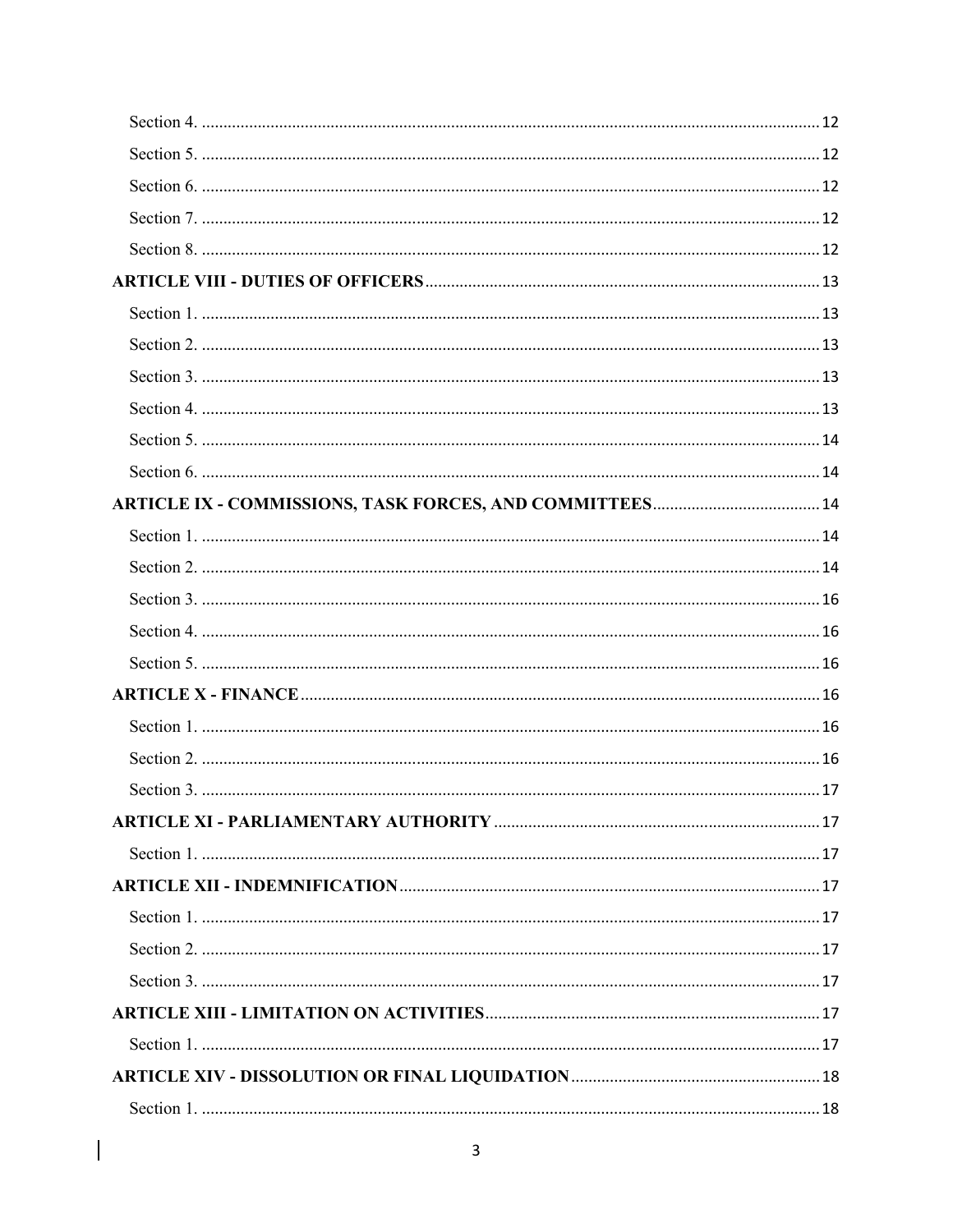$\overline{\phantom{a}}$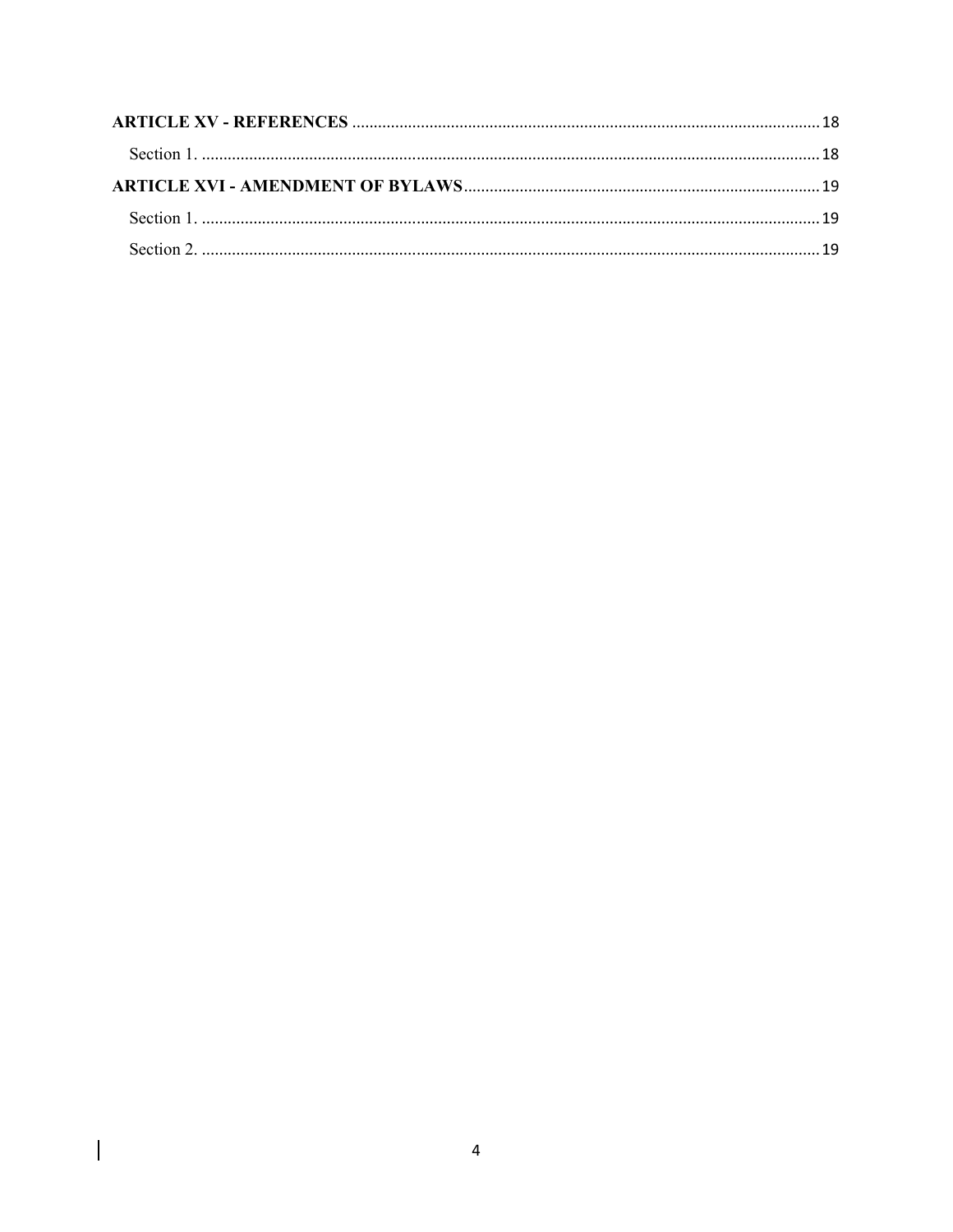#### **ARTICLE I - NAME**

The name of the corporation is the Council for Opportunity in Education (hereinafter the "Council").

#### **ARTICLE II - PRINCIPAL OFFICE**

- **Section 1.** The principal office of the Council, a nonprofit corporation incorporated under the laws of the District of Columbia, shall be in the District of Columbia.
- **Section 2.** The Council may have such other office or offices at such suitable place or places within or without the District of Columbia as may be designated from time to time by the Board of Directors of the Council.

#### **ARTICLE III - PURPOSES**

The purposes for which the corporation is organized are, subject to the limitations of Article XIV, as follows:

- (a) To provide a formal structure for organizing ten bodies previously informally called the National Coordinating Council of Educational Opportunity Associations and to provide a mechanism for admitting new members;
- (b) To provide a unified voice in the cause of educational opportunity on behalf of the student consumer;
- (c) To further the expansion of educational opportunity programs;
- (d) To further communication and cooperation among persons working in educational opportunity programs;
- (e) To further public awareness of the needs of disadvantaged students enrolled in or aspiring to postsecondary education;
- (f) To conduct meetings, research and evaluation, scholarly publications, and other educational and charitable activities dealing with issues related to educational opportunity;
- (g) To facilitate the professional development of TRIO and other equal opportunity program personnel;
- (h) To form coalitions or relationships with other organizations with similar goals and objectives relating to ethnic, minority, and/or disadvantaged groups;
- (i) To engage in such other and further means as may be necessary and proper to accomplish the foregoing purposes.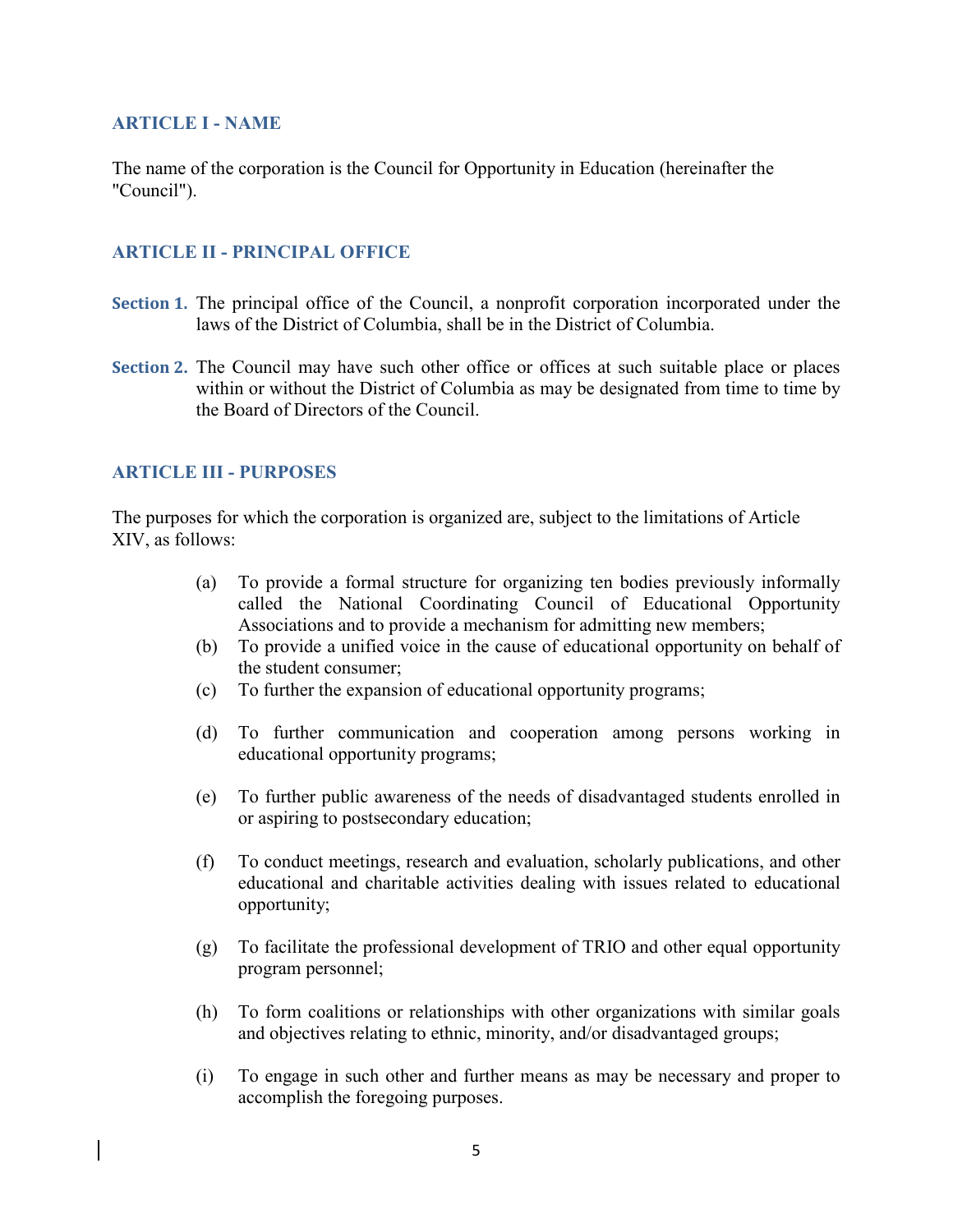#### **ARTICLE IV - MEMBERSHIP**

- **Section 1.** Membership in the Council shall be of two classes, namely, Member Association and Institutional Member.
	- (a) Member Association
		- (1) The ten regional associations, organized as the Council for Opportunity in Education, shall be eligible for Membership Association status. Other organizations may be considered for member association status upon submission of a formal application documenting the organization's commitment and similarity of purposes and goals, and demonstrating the ability to work with the Council in accordance with procedures and standards established by the Membership Committee.
		- (2) Each member association having three delegates shall have three votes to be cast with the unit rule as set forth in Article V section 4(c) hereof prevailing; in the absence of all delegates from any member association, no vote may be cast by that member association.
		- (3) Member association dues shall be due and payable on October 1, and delinquent on December 1, of each year. Delinquent status may result in the loss of membership rights and privileges. The Board of Directors shall determine the amount of annual dues, and shall inform each member association of such amount no later than September 1 of the fiscal year prior to when such dues will be payable.
	- (b) Institutional Membership
		- (1) Institutional membership in the Council shall be open to institutions of postsecondary education and organizations having an interest in the purposes and goals of the Council.
		- (2) Institutional Member dues may be paid at any time during the year. The institutional membership shall run from the first of the month in which payment is received, for twelve (12) full months. The Board of Directors shall determine the amount of the institutional membership annual dues, and shall publish such amount in appropriate literature in order to inform potential institutional members of the cost. Institutional member dues shall become delinquent thirty (30) days following the end of the previous membership year.
- **Section 2.** Involuntary disaffiliation of a member
	- (a) Member Association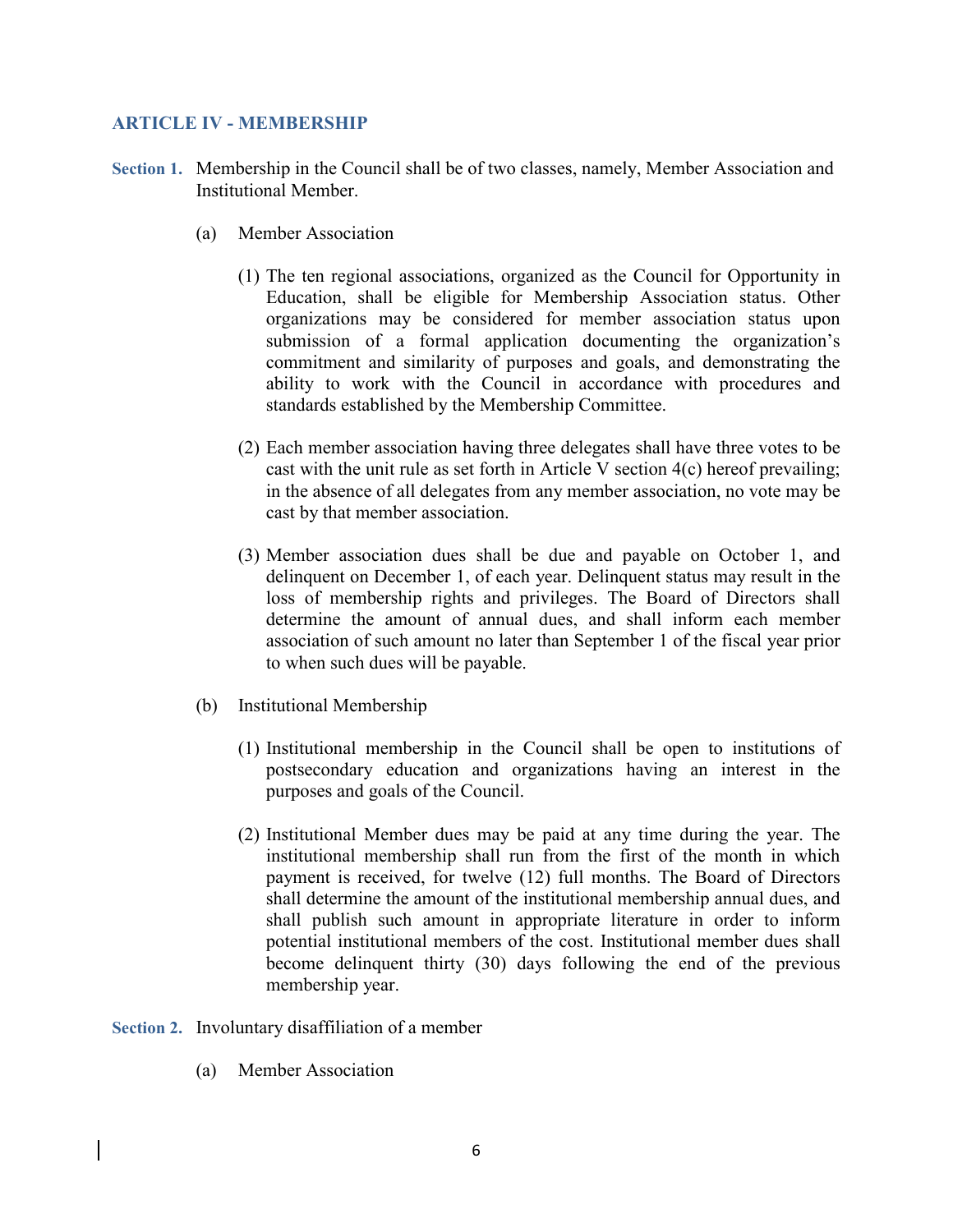- (1) The membership of any member association may be suspended or revoked by two-thirds vote of the Board of Directors for nonpayment of dues, for activities inconsistent with the purposes of the Council or for violation of bylaws, or where such suspension or revocation would be in the best interests of the Council. In all cases, the affected member shall have the opportunity to be heard.
- (2) Before final action may be taken with respect to the disaffiliation of any member association, the President shall send a notice of intent to disaffiliate to the Secretary of the affected association together with the reasons for the action.
- (3) At the first meeting, held at least thirty (30) days after a notice of intent to disaffiliate, the Board of Directors shall hear from the president of the member association or his or her designee, the reasons why the association should continue affiliation.
- (4) A two-thirds vote of all members of the Board of Directors present shall be necessary to approve a motion to disaffiliate.
- (b) Institutional Member
	- (1) The membership of any institutional member may be suspended or revoked by two-thirds vote of the Board of Directors for nonpayment of dues, for activities inconsistent with the purposes of the Council or for violation of bylaws, or where such suspension or revocation would be in the best interests of the Council. In all cases, the affected member shall have the opportunity to be heard.
	- (2) Before final action may be taken with respect to the disaffiliation of an institutional member, the President shall send a notice of intent to disaffiliate to the President or chief executive officer of the affected institution together with the reasons for the action.
	- (3) At the first meeting, held at least thirty (30) days after a notice of intent to disaffiliate, the Board of Directors shall hear from the president of the member association or a designee, the reasons why the member should continue affiliation.
	- (4) A two-thirds vote of the members of the Board of Directors present shall be necessary to approve a motion to disaffiliate.

#### **ARTICLE V - BOARD OF DIRECTORS**

**Section 1.** There shall be a Board of Directors of the Council that shall manage, supervise, and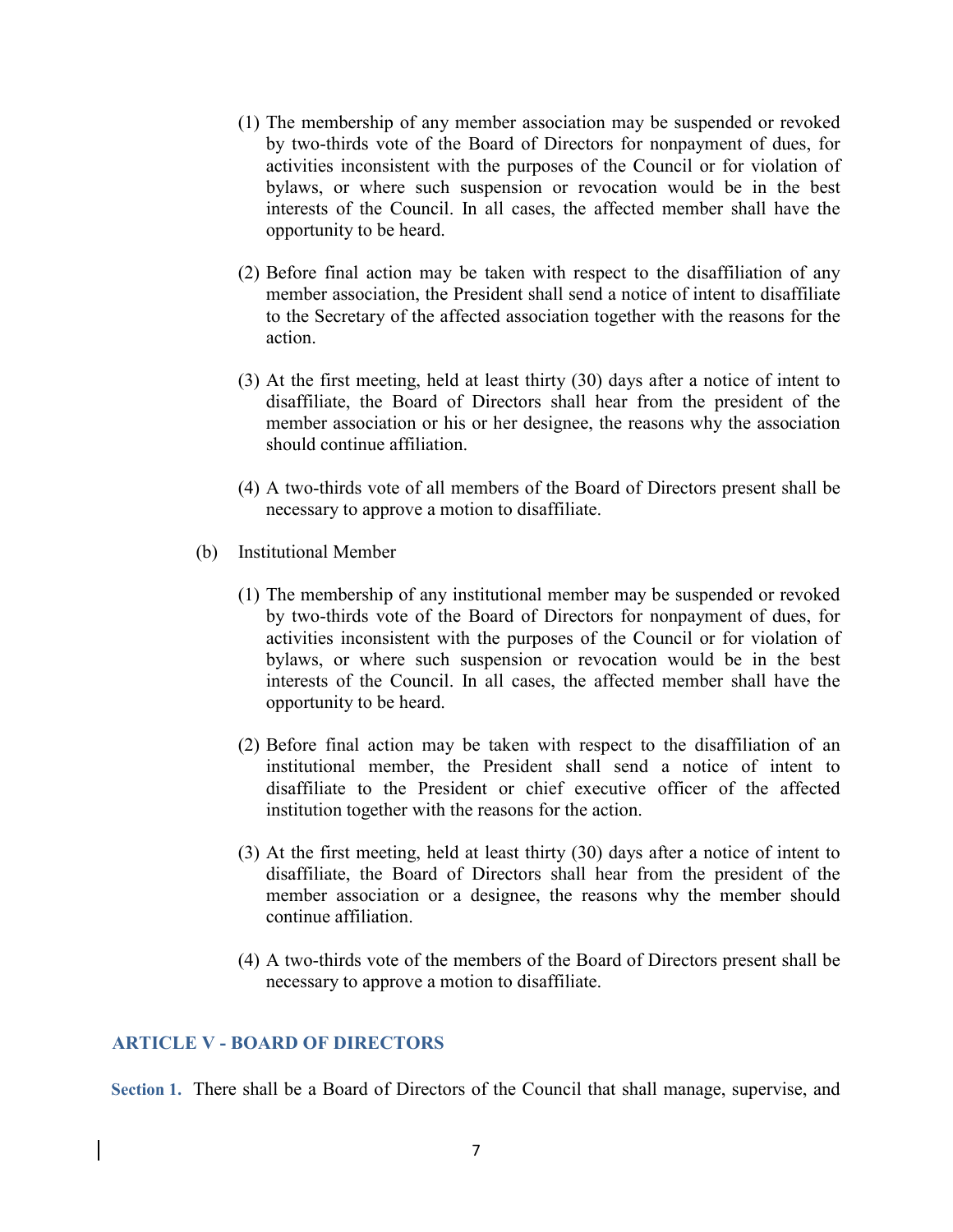control the business, property, and affairs of the Council. The Board of Directors shall be vested with the powers inherent to the Council which include the powers to determine the policies of the Council, to execute the Council's purposes, to appoint and remunerate agents and employees, to manage and disburse the funds of the Council, and to adopt rules for the conduct of business, responsibility, and authority as shall be deemed advisable, insofar as such delegation of authority is not inconsistent with or repugnant to the Articles of Incorporation or these bylaws of the Council (in the present form or as amended) or to any applicable law.

- **Section 2.** The Board of the Council shall be composed of the president of each of the member associations, two other persons selected by and representing each of the member associations, the officers of the Council, and the President of the Council, who shall not vote. The Secretary of the Council shall be the Secretary of the Board. Each Board member should serve on at least one Standing Committee, Committee, or **Commission**
- **Section 3.** Meetings of the Board of Directors shall be held as follows:
	- (a) The Board of Directors shall meet three times each year (winter, spring, and fall) at times and locations to be determined by the Board.
	- (b) The fall meeting shall be designated as the annual Meeting of the Council.
	- (c) Special meetings of the Board of Directors may be called at the direction of the Chair of the Board of Directors, or by a majority vote or petition of the members of the Board.
	- (d) Each regional association shall advise the President, no later than October 1each year, of the names of any new Board members who shall formally begin responsibilities on behalf of the Council at the winter meeting of the Board of Directors. The Board shall conduct formal orientation at the winter meeting of all new members elected to serve on the Board of Directors.
	- (e) Notice of the time, day, and place of any physical meeting of the Board of Directors shall be sent at least thirty days in advance to the contact information listed for each director. A ten-day notice shall be given for a conference call or electronic meeting. The purpose or purposes for which a special meeting is called shall be stated in the notice thereto. Any director may waive notice of a meeting. The attendance of a director at any meeting shall constitute a waiver of notice of a meeting, except where a director attends a meeting for the express purpose of objecting to the transaction of any business because the meeting is not lawfully called or convened.

**Section 4.** Voting procedures shall be as follows:

(a) Unless otherwise specified, a majority vote is required to approve an action of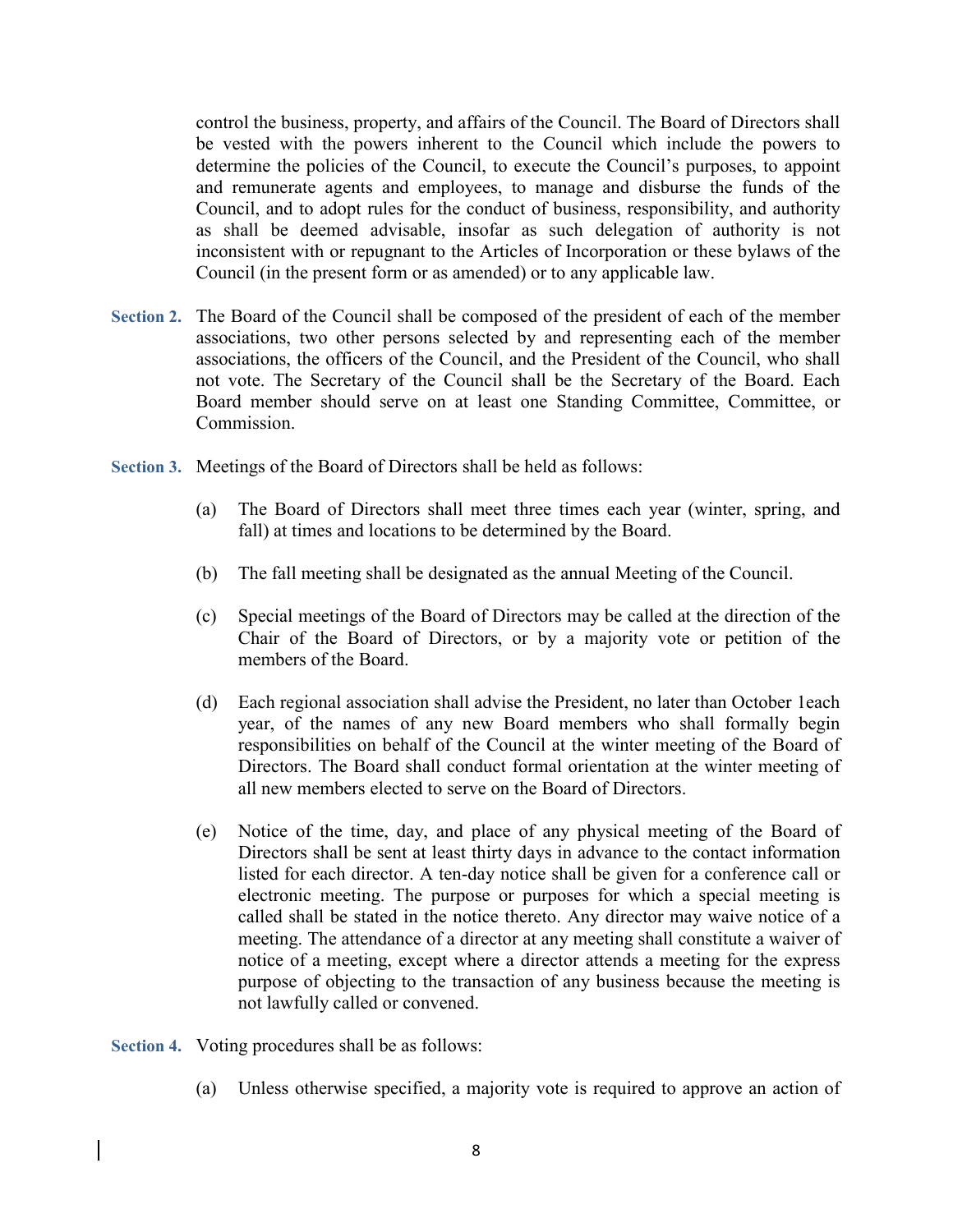the Board. Voting may take place at any meeting at which a quorum prevails.

- (b) On the Board of Directors, each member association shall have three votes, and each elected officer shall have one vote. The chair shall cast a vote only in the case of a tie.
- (c) The unit rule which shall prevail regarding voting of delegates of member associations shall be implemented as follows:
	- (1) When three delegates of a member association are in attendance, each shall cast one vote.
	- (2) When two delegates are in attendance, each shall have one and one-half votes.
	- (3) When one delegate is in attendance, the delegate shall have three votes.
	- (4) In the absence of all delegates from a member association, no vote shall be cast by that member association.
	- (5) Voting by the directors may not be done by proxy.
- (d) One-third of the directors shall constitute a quorum, except that no less than one-half of the recognized member associations must be represented in order to conduct business.
- (e) The act of a majority of directors in person at a meeting of the Board of Directors at which a quorum is present shall, unless otherwise provided herein, be the act of the Board of Directors. In the absence of a quorum, any action taken shall be recommendatory only, but may become valid if subsequently confirmed by a majority vote, in conformance with the quorum requirements of the Board of Directors. Notwithstanding the foregoing, an expenditure of funds must be approved by a two-thirds affirmative vote.
- **Section 5.** Without limiting the generality of the foregoing, the responsibilities of the Board of Directors of the Council shall include:
	- (a) Developing and reviewing the programs and other activities of the Council; and;
	- (b) Financial Affairs of the Council be undertaken by a certified public accountant.
- **Section 6.** Each regional representative to the Board of Directors of the Council shall serve for a term to be determined by the member association whom the delegate represents. Such terms shall begin on October 1.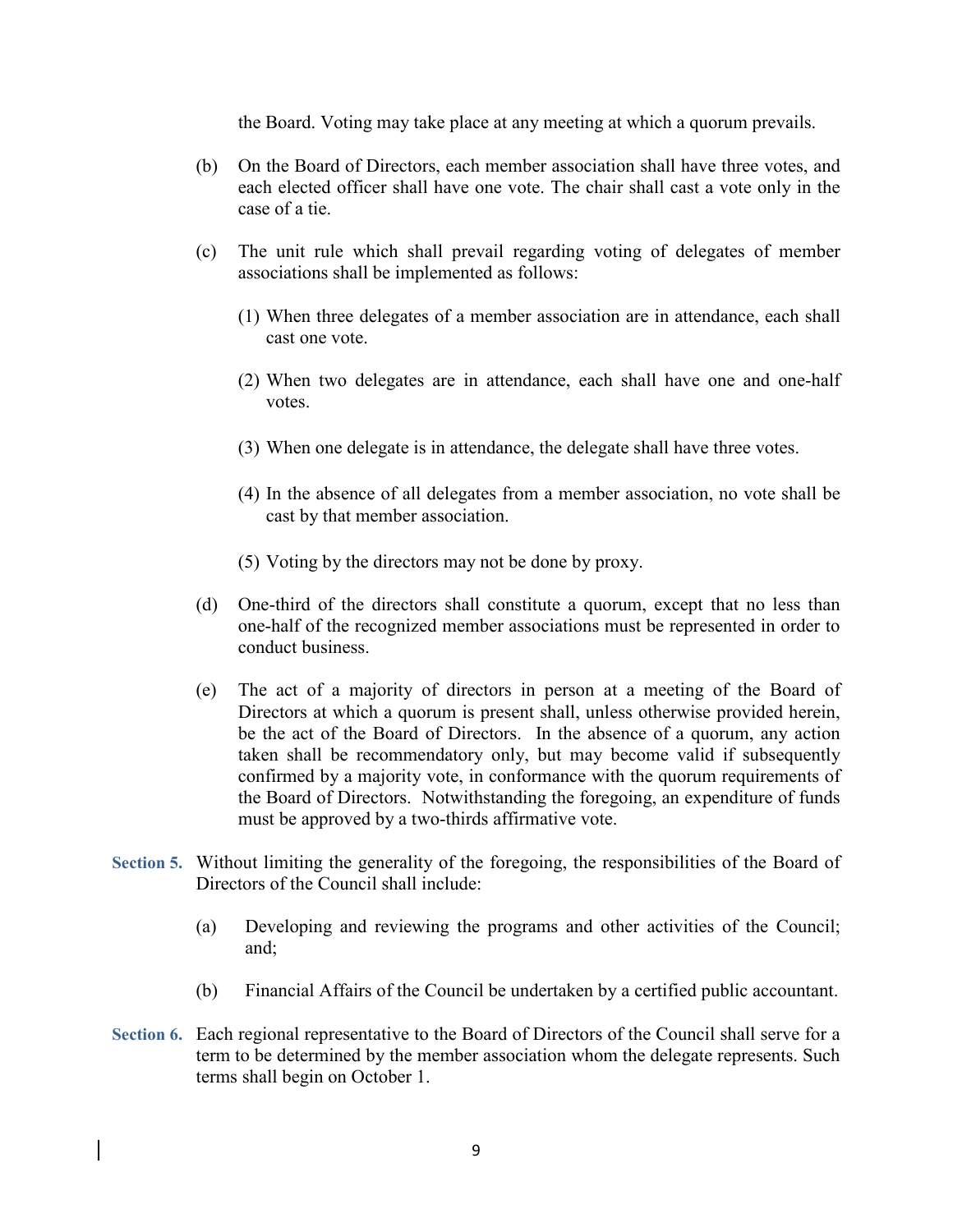- **Section 7.** Any vacancy on the Board of Directors, as occurs by reason of conclusion of a term, resignation, death, incapacity, or the like of a member thereof, shall be filled by appointment of the member association.
- **Section 8.** Any director may resign at any time by giving written notice to the chair of the Board of Directors. Such resignation shall take effect at the time specified therein, or, if no time is specified, at the time of acceptance thereof as determined by the chair of the Board of Directors.
- **Section 9.** Any director may be removed by a three-fourths vote of the Board of Directors of the Council, where to so act would be in the best interests of the Council according to that process described in Article V, Section 11.
- Section 10. The name of the Council may be used to designate the directors collectively and all instruments may be effected in such name upon the signature of any director or other person that the directors may designate for that purpose, except as otherwise provided herein.

#### **Section 11.**

- (a) The Board of Directors upon recommendation of the Executive Committee, shall have the power to remove a director.
- (b) Before final action may be taken with respect to the removal of a director, a notice of intent to remove must be passed by a majority of the members of the Executive Committee present and voting. The Board of Directors and the affected director must be notified in writing of the vote and advised of the reasons for the action by a written statement of particulars. The director shall have until the next meeting of the Board, but in no case less than ninety (90) days, to take remedial measures or otherwise come into compliance with the purposes, bylaws, or best interests of the Council.
- (c) At least ten (10) days prior to the meeting of the Board of Directors, at which a final decision is to be made on a motion to remove the Director, the Executive Committee shall reconsider the vote, taking into consideration any remedial steps taken by the director. A motion to remove shall be forwarded to the Board at the next meeting upon a majority vote of the Executive Committee. The Board and the director shall receive notice of the motion at least three (3) days before the next meeting of the Board.
- (d) At the first meeting held at least ninety (90) days after a notice of intent to remove and at least ten (10) days after a motion to remove, the Board of Directors shall hear, from the President, the reasons of the Executive Committee for removal, and, from the director being removed, the reason the directorship should be continued.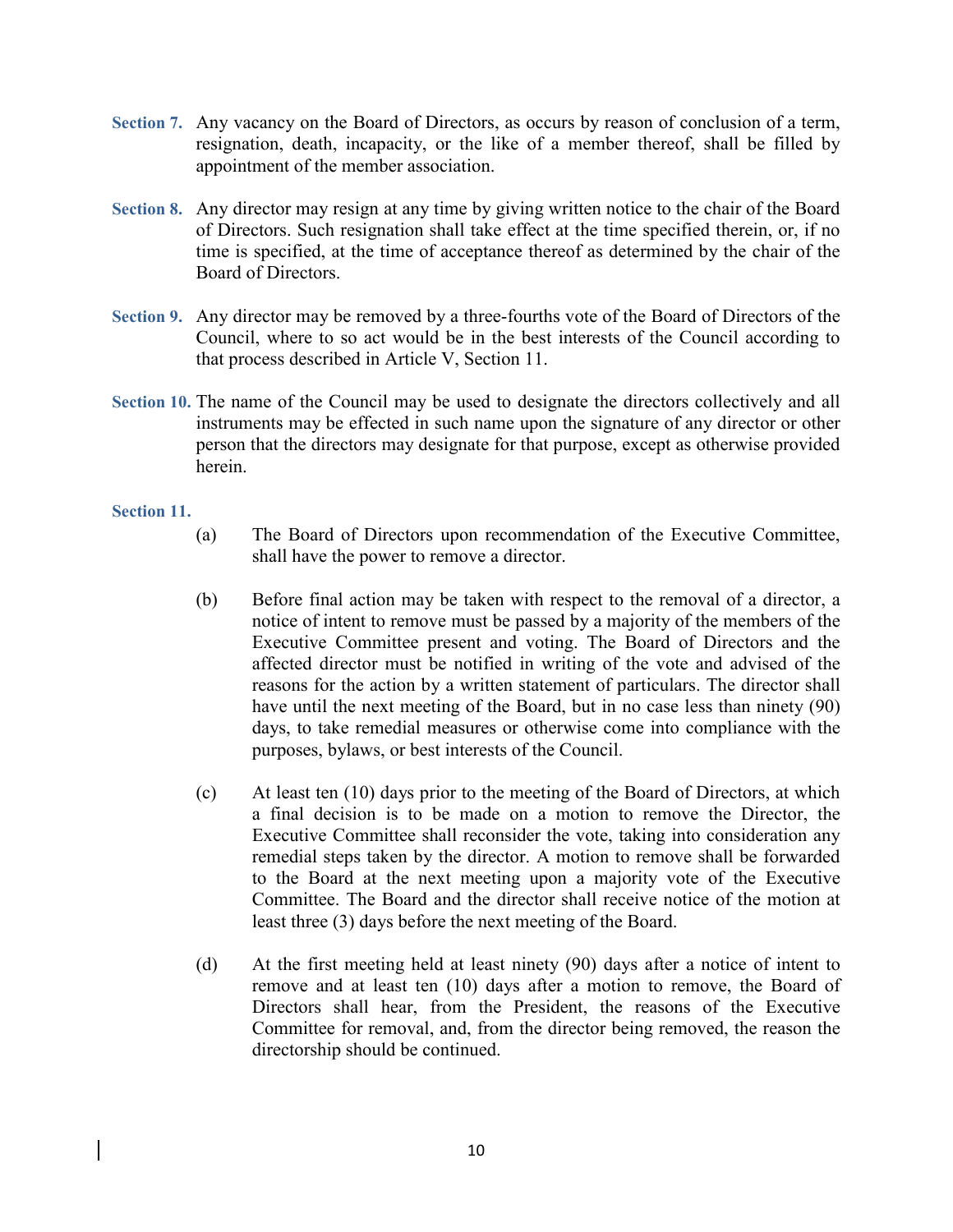(e) A three-fourths vote of all members of the Board of Directors present shall be necessary to approve a motion to remove.

#### **ARTICLE VI - EXECUTIVE COMMITTEE**

- **Section 1.** The Executive Committee shall consist of the Board Chair, immediate past Board Chair, Chair- Elect, presidents of the member associations, Secretary, Treasurer, and President. Each of these persons shall have voice in the conduct of business and, with the exception of the President, each shall have one vote. The Board Chair shall vote only in the case of a tie.
- **Section 2.** The Executive Committee shall have and exercise the authority of the Board of Directors in the management of the affairs of the Council between meetings of the Board, including the initial authority for review and approval of the employment contract of the President of the Council.
- **Section 3.** A conference of the Executive Committee may be called by the Board Chair. Notice of the time, day, and place or mode of such conference shall be given at least three (3) days previous thereto, in conformance with other requirements cited in Article 5, Section 3(d), or by telephone. The participation of a majority of the members of the Executive Committee shall constitute a quorum for the transaction of business during any such conference.

#### **ARTICLE VII - OFFICERS**

- **Section 1.** The officers of the Council shall consist of a Board Chair, Chair-Elect, immediate past Board Chair, Secretary, and Treasurer, and may include such other officers as may be determined by the Board of Directors. No two offices may be held by the same person. No officer may also serve as a representative of a member association to the Board. Each officer shall have one vote, except that the Board Chair shall vote only in the case of a tie.
- **Section 2.** The term of office for Board Chair, Chair-Elect, and immediate past Board Chair shall be one year, October 1 to September 30 inclusive. The term of office for Secretary shall be two years beginning in 2019, October 1 to September 30 inclusive. The term of the office of Treasurer shall be two years beginning in 2020, October 1 to September 30 inclusive.
- **Section 3.** The procedure for electing officers shall be as follows:
	- (a) Prior to the fall meeting, the outgoing Board Chair of the Council shall convene and chair a meeting of the presidents of member associations for the purpose of electing Council officers for the upcoming year (as defined in Article X, Section1). The president or the president's designee of each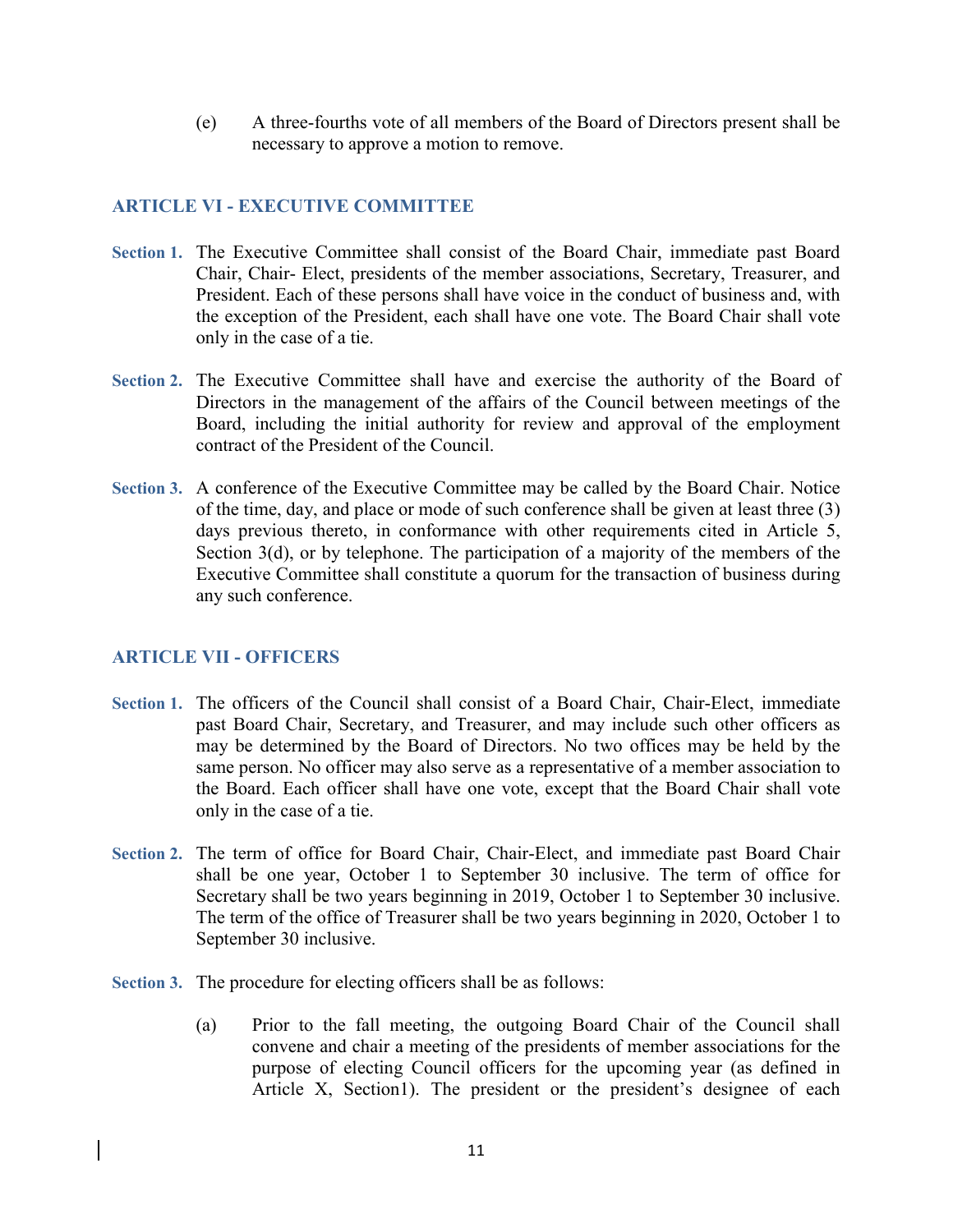association shall be represented at the election of Council officers.

- (b) Prior to or at the meeting of the presidents referred to in (a), nominations shall be accepted by the outgoing Council Board Chair or the designee for all vacant positions. Nominations must be signed by the president of a member association.
- (c) Member association presidents shall elect officers by majority vote using the run-off procedure, if necessary, between the two nominees having the largest number of votes for the office under consideration. Each member association may cast one vote per office, except in the case of a run-off vote, which will result in each association president casting one vote in each run-off. Elections for those positions shall be held in the following order: Chair-Elect, Treasurer, Secretary.
- (d) Incumbent presidents of member associations shall not be considered for nor hold Council offices. Not more than one Council officer may be elected from any specific member association in any given year.
- **Section 4.** The appointed officer of the Council shall be the President. The President shall be recommended by the Executive Committee, shall be confirmed by a majority vote of the Board of Directors, and shall serve at the pleasure of the Board. The President shall have voice but no vote.
- **Section 5.** Upon completion of the term as Chair-Elect, such person shall become Board Chair of the Council and serve until a successor is qualified.
- **Section 6.** In the event of a vacancy in the office of the Board Chair, the Chair-Elect shall assume the duties of the Board Chair without prejudice to the ensuing term of office. All other vacancies that occurred shall be filled in the method of original selection.
- **Section 7.** A Parliamentarian shall be recommended by the Board Chair and confirmed by the Council. This individual, who shall provide information regarding parliamentary procedures and bylaws, shall have voice but no vote except when such person is a member of the Board of Directors.
- **Section 8.** Impeachment of an elected officer may be implemented as follows:
	- (a) The Board of Directors, upon recommendation of the Executive Committee, shall have the power to remove an officer. When in the best interest of the Council, removal of an officer may be enforced, by a three-fourths vote of the Board of Directors responding to a recommendation of the Executive **Committee**
	- (b) Before final action may be taken with respect to the removal of an officer, a notice of intent to remove must be approved by a majority of the members of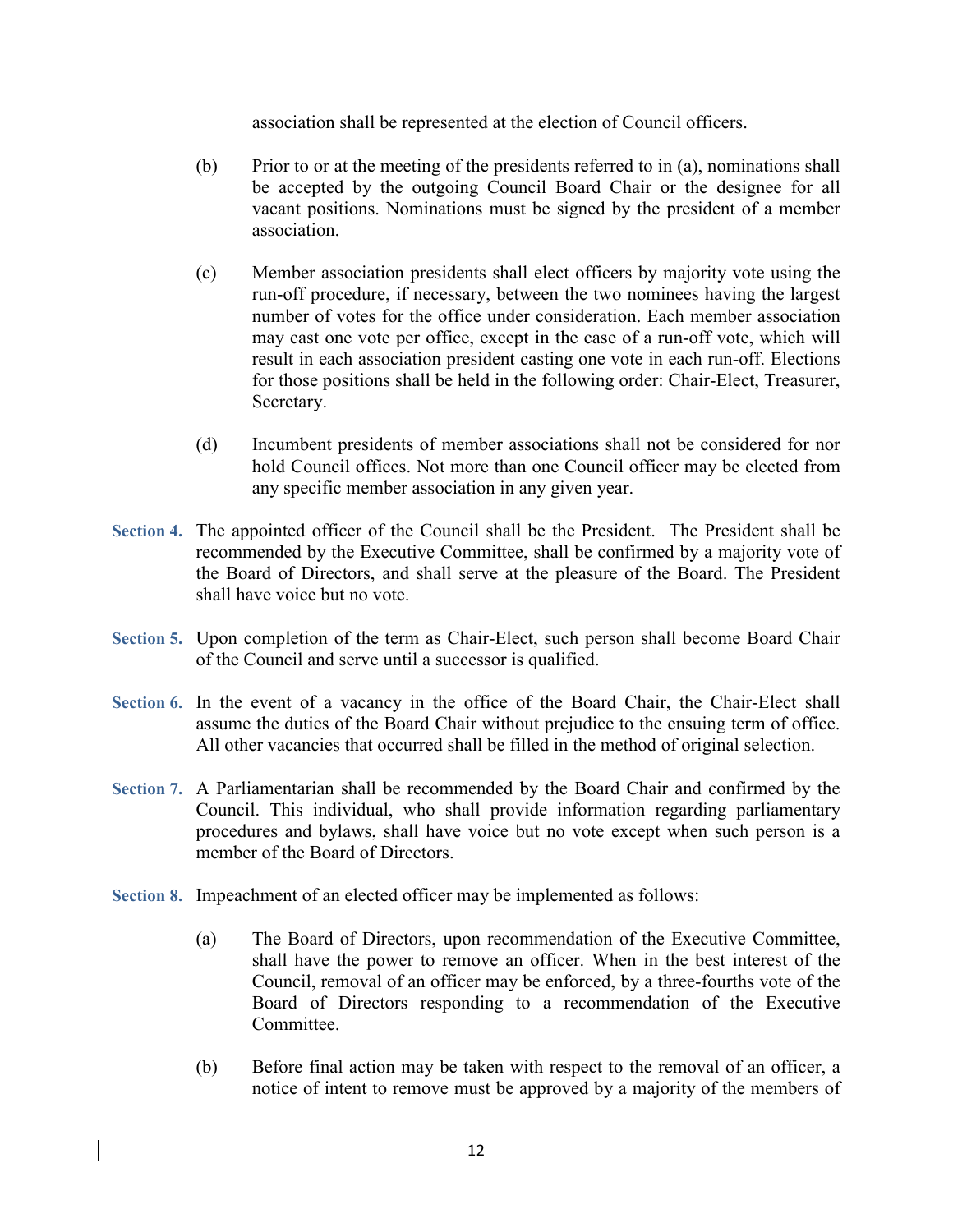the Executive Committee present and voting. The Board of Directors and the affected officer must be notified in writing of the vote and advised of the reasons for the action in a written statement of particulars. The officer shall have until the next meeting of the Board, but in no case less than ninety (90) days to take remedial actions or come into compliance with the purposes, bylaws, or best interest of the Council.

- (c) At least ten (10) days prior to the meeting of the Board of Directors, at which a final decision is to be made on a motion to remove, the Executive Committee shall reconsider the earlier vote, taking into consideration any remedial steps taken by the officer. A motion to remove shall be forwarded to the Board at the next meeting upon a majority vote of the Executive Committee. The Board and director shall receive notice of the motion at least three days before the next meeting of the Board.
- (d) At the first meeting held at least ninety (90) days after a notice to remove and at least ten (10) days after a motion to remove, the Board of Directors shall hear from the President the reasons of the Executive Committee for removal and from the officer being removed, the reasons the removal should be disregarded. A three-fourths vote of all members of the Board of Directors present shall be necessary to approve a motion to remove an officer.

#### **ARTICLE VIII - DUTIES OF OFFICERS**

- **Section 1.** The Board Chair shall have all powers and shall perform all duties commonly incident to and vested in the office of president of a corporation, including presiding at all meetings of the Board of Directors and Executive Committee and convening and chairing a meeting of the members associations for the purpose of electing Council officers. The Board Chair shall be an ex-officio member of all commissions and committees of the Council, shall submit an annual report to the Council, and shall perform such other duties as the Board of Directors may from time to time determine.
- **Section 2.** The Chair-Elect shall assist the Board Chair and be prepared to cover the Board Chair's term of office if necessary. In the absence or disability of the Board Chair, the Chair-Elect shall have the powers and perform all the duties of the Board Chair without prejudice to the term of office as Board Chair.
- **Section 3.** The immediate past Board Chair shall assist the current Board Chair. In the absence or disability of both the current Board Chair and Chair-Elect, the past Board Chair shall have the powers and perform all the duties of the current Board Chair.
- **Section 4.** The Treasurer shall have all powers and perform all duties commonly incident to and vested in the office of treasurer of a corporation. The Treasurer shall be responsible for receiving and disbursing all monies of the Council under policies approved by the Board of Directors, shall keep adequate and appropriate records of such receipts and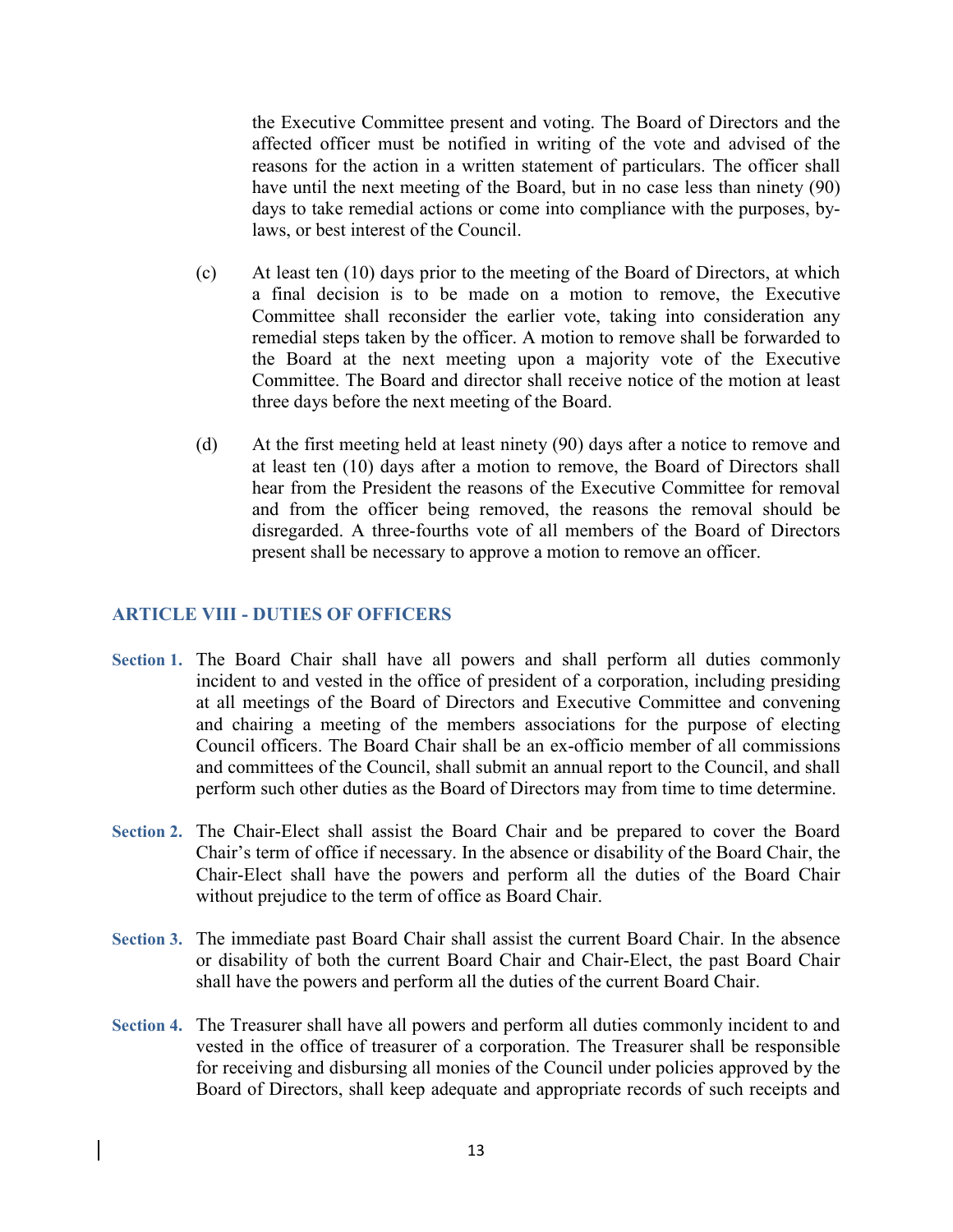disbursements, shall be ready whenever required to turn over to the Board of Directors all monies, accounts, record books, papers, vouchers, and other records pertaining to the office, and shall turn the same over to the appointed successor. The Treasurer shall be bonded at the expense of the Council; the amount shall be designated by the Board of Directors. The Treasurer shall submit an annual report to the Board and perform such other duties as the Board of Directors may from time to time determine.

- **Section 5.** The Secretary shall perform the duties customary to the office and additional duties as may be directed by the Board of Directors. The Secretary shall be responsible for all Board of Directors minutes and shall submit such minutes in written form for approval by the Board.
- **Section 6.** The role of the President shall be as follows:
	- (a) The President shall be the legally designated officer of the Council attending meetings ex-officio and in a nonvoting capacity shall have all powers and perform all duties commonly incident to and vested in the office of president of a corporation. The President shall perform duties as the Board of Directors may from time to time determine. This provision may be expanded to include specific duties.
	- (b) The President shall serve as administrative officer of the Council, act as manager of the Central Office, and hire, supervise, and dismiss other employees as the Board of Directors may authorize. The President shall be retained by and be responsible to the Board and be bonded at the expense of the Council with the amount designated by the Board.

#### **ARTICLE IX - COMMISSIONS, TASK FORCES, AND COMMITTEES**

- **Section 1.** The Council shall have standing Committees, and such other regular Committees, Commissions, and Task Forces as the Board may by resolution establish, and/or the Board Chair shall from time-to-time designate with the advice and consent of the Board. The Board Chair shall appoint each standing Committee Chair (with the exception of the Finance, Governmental Relations, Nominating and Elections, and Evaluation and Compensation Committees), each regular Committee Chair, each Commission Chair, and each Task Force Chair together with current members. All standing and regular Committee, Commission, and Task Force Chairs, together with current members, shall be appointed subject to the advice and consent of the Board of Directors, unless otherwise provided for in this Article. The Board Chair shall serve as an ex-officio member of each standing committee.
- **Section 2.** The Council shall have the following standing Committees:
	- (a) The Budget and Finance Committee. The committee shall be composed of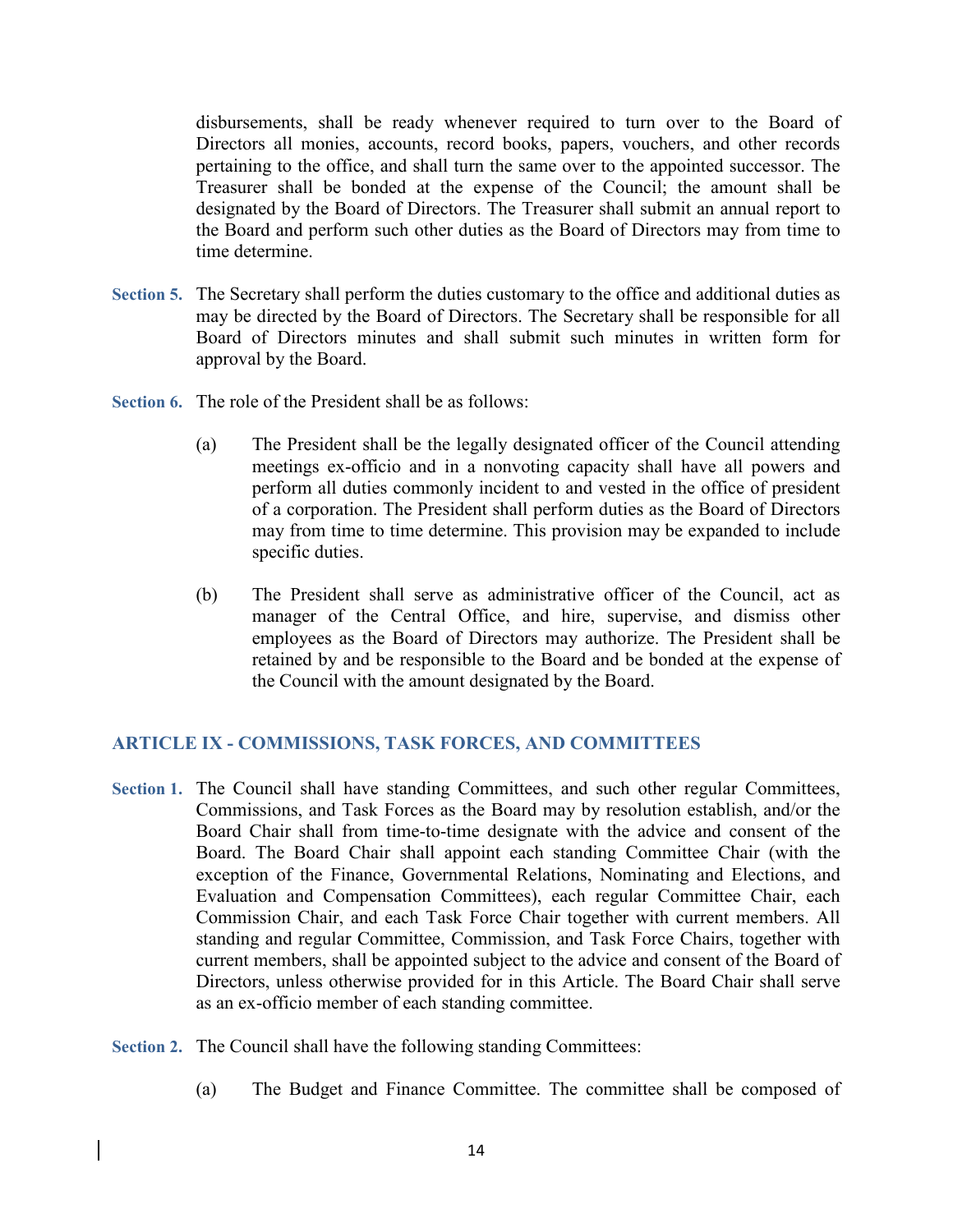nine voting members, including the Board Chair-Elect and the Treasurer. The Board Chair shall serve as a non-voting member of the committee.

 Prior to October 1 of each year, the Board Chair-elect shall appoint three (3) members of the committee to two-year terms to commence on October 1. Following the appointment of each class of new members to the committee, the sitting members of the committee shall elect a committee chair for a oneyear term. Following the election of the committee chair, if that chair was elected from among the already sitting members, a ninth member of the committee shall be appointed by the Board Chair-elect for a one-year term.

 The Budget and Finance Committee shall prepare an annual budget and shall submit it to the Board of Directors for review and approval; shall ensure an audit of all financial records of the Council annually; and shall provide guidance in matters pertaining to the fiscal affairs of the Council.

- (b) The Bylaws Committee. This committee shall be composed of at least eleven (11) members, ten (10) of whom shall represent each of the regions. The committee shall have the responsibility for recommending changes in this document for the consideration of the Board of Directors and each regional association in accordance with procedures outlined in Article XVI.
- (c) The Governmental Relations Committee. This committee shall be chaired by the President of the Council and shall include at least one (1) representative from each member association. This committee shall be responsible for obtaining and disseminating pertinent information regarding legislative issues relevant to educational opportunity programs and shall be responsible for maintaining relationships with, obtaining information from, and disseminating information to appropriate federal departments and agencies about issues pertinent to educational opportunity programs.
- (d) The Personnel Committee. This committee shall be composed of eight members including the Board Chair-Elect, and the Committee chair appointed by the Board Chair for a one year term. Prior to October 1 of each year, the Board Chair-Elect shall appoint three (3) members of the committee to twoyear terms to commence on October 1. The committee shall have responsibility for the development and oversight of the Council's personnel policies, including the administration of such policies. The committee shall have the responsibility for the administrative support and oversight of the evaluation and compensation processes for the President of the Council. The committee shall regularly review and make recommendations for changes to the Council's Personnel Policy Manual.
- (e) The Strategic Planning Committee. This committee shall be comprised of one representative from each region inclusive of the committee chair who the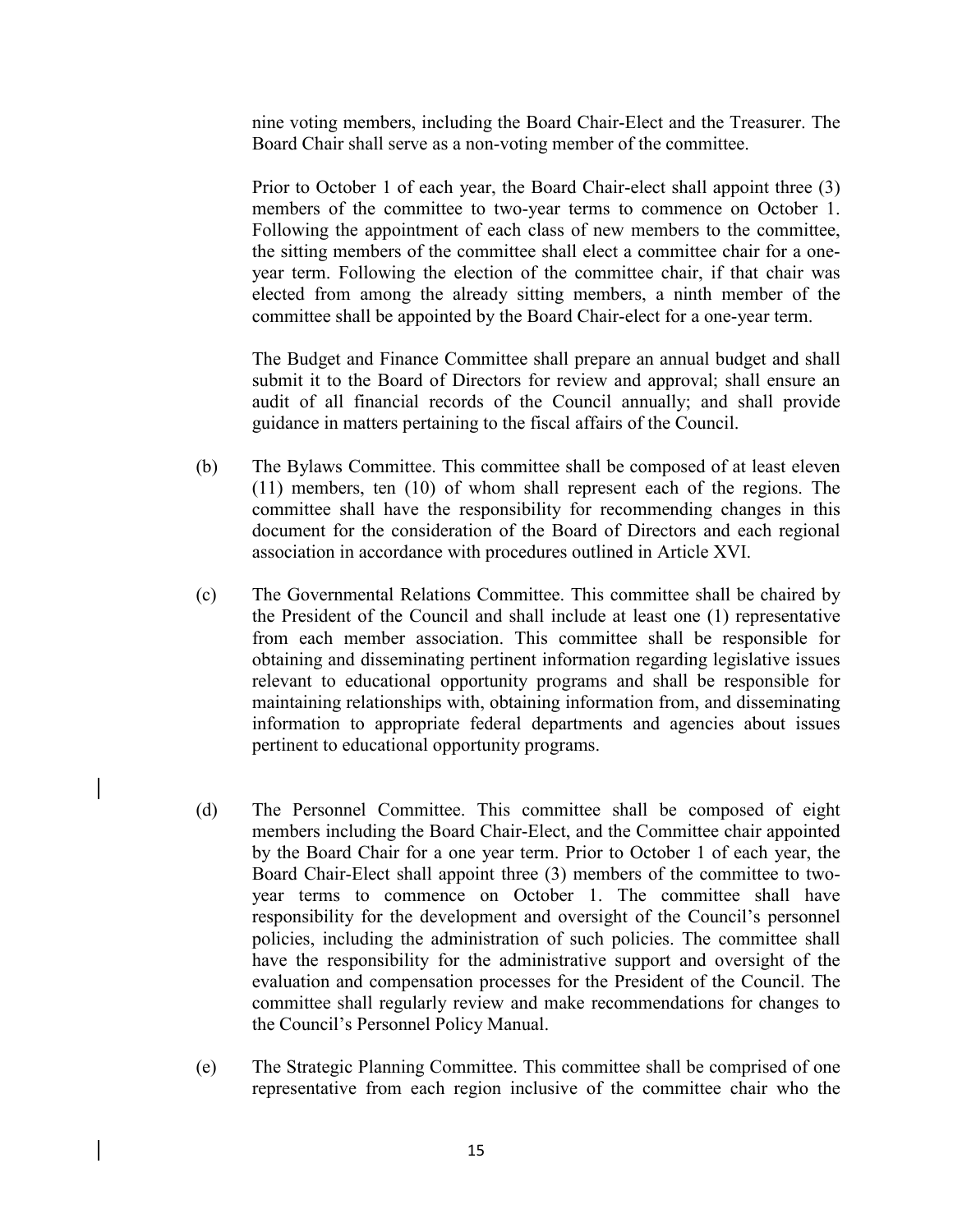Board Chair would appoint each year. Prior to October 1 of each year, the Board Chair-Elect shall appoint five members to the Committee for two-year terms. These five members shall be chosen from among Board members who have completed at least one year of service on the Council Board. The committee shall develop and initially approve and monitor the implementation of, and revision of the Council's strategic plan. The Chair-Elect shall serve as Chair of the committee.

 The plan shall be reviewed annually, and based on the review, be revised as needed. Strategic plan oversight necessarily involves oversight of the administrative, budgetary, and programmatic implementation of the plan approved by the Board of Directors and implemented through the President of the Council and the work of the Council's standing Committees.

- (f) The Evaluation and Compensation Committee. This committee shall be composed of the Board Chair, Board Chair-Elect, Past Board Chair, Secretary, and Treasurer. The Board Chair shall serve as the Chair of this Committee. This committee shall have the responsibility to evaluate and make recommendations for changes in the compensation of the President of the Council annually.
- **Section 3.** The Board Chair may designate and the Board of Directors may establish, by resolution, such other committees, commissions, and task forces deemed necessary for the conduct of the Council's business except as otherwise provided in Article VI and Article IX.
- **Section 4.** The Board Chair may designate and appoint the members of such Council committees, commissions, and task forces. Any task force appointed by the Board Chair shall be for a designated purpose and for a specified period of time. The Board of Directors may, by resolution, extend or curtail the life of any such task force.
- **Section 5.** Unless otherwise specified, a majority vote is required to approve an action of a committee, commission, or task force of the Council. Voting may take place at any meeting at which a quorum is present. Committees, commissions, or task forces may meet by telephone conference call, videoconference, or other electronic means to conduct Council business.

#### **ARTICLE X - FINANCE**

- **Section 1.** The fiscal year of the Council shall be from July 1 through June 30.
- **Section 2.** Financial support shall be derived from an annual flat-rate assessment from each association and institutional member as determined by the Board of Directors, as well as the funds derived from other activities.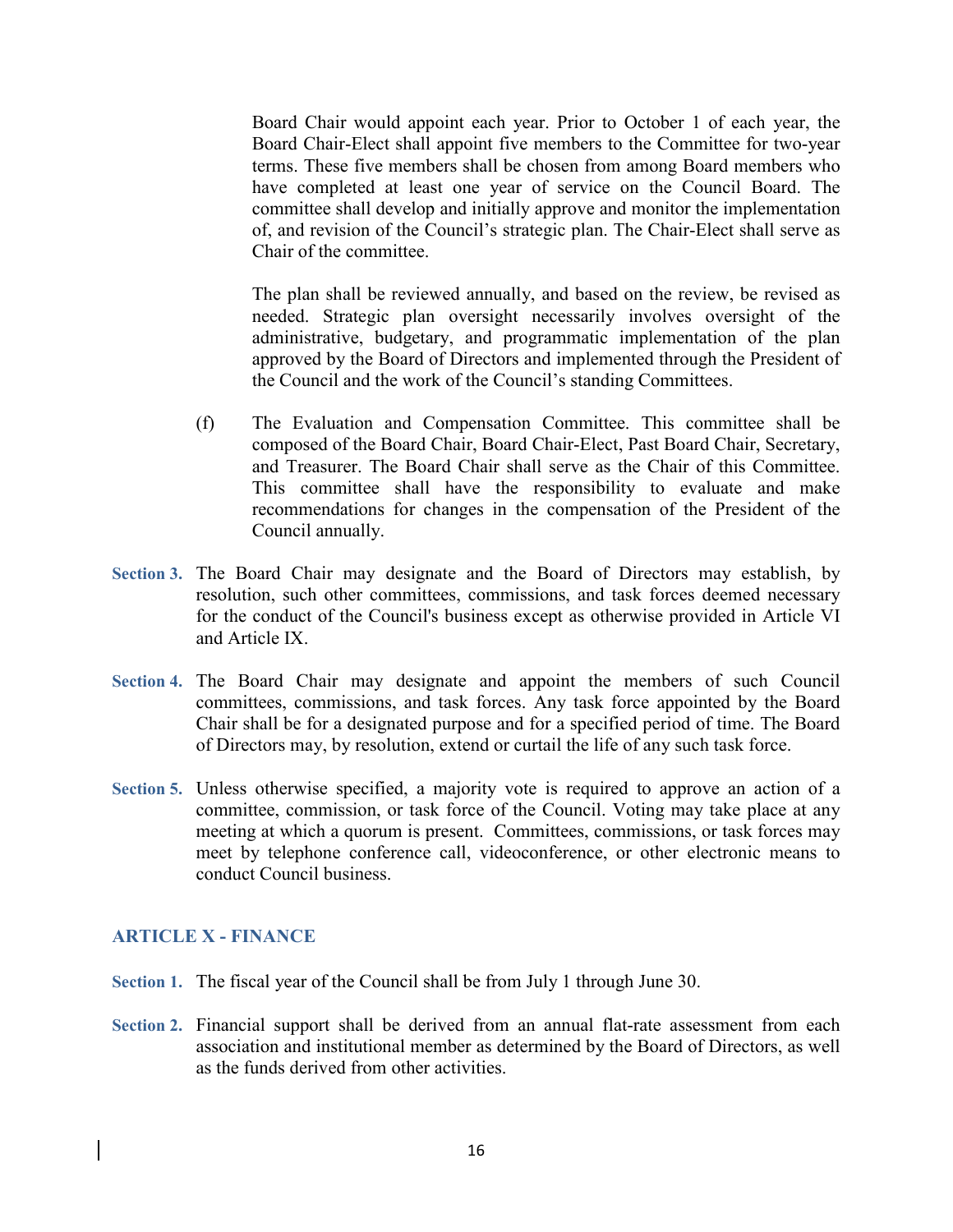**Section 3.** An annual budget for the Council shall be adopted by the Board of Directors at the spring meeting.

#### **ARTICLE XI - PARLIAMENTARY AUTHORITY**

**Section 1.** Roberts Rules of Order, Newly Revised shall govern, except where there is any disagreement with these bylaws.

#### **ARTICLE XII - INDEMNIFICATION**

- **Section 1.** The Council hereby indemnifies each member of the Board of Directors, as described in Article V hereof, and each of the officers, as described in Article VII hereof, for the defense of civil or criminal actions or proceedings as hereinafter provided and, notwithstanding any provisions in these bylaws, in a manner and to the extent permitted by applicable law.
- **Section 2.** The Council hereby indemnifies each of the directors and officers, as aforesaid, from and against any and all judgments, fines, amounts paid in settlement, and reasonable expenses, including attorney's fees, actually and necessarily incurred or imposed upon or asserted against the member by reason of being or having been such a director or officer and acting within the scope of official duties, but only when the determination shall have been made judicially that the member reasonably believed to be acting in the best interests of the Council and, in the case of a criminal action or proceeding, in addition, had no reasonable cause to believe that the questionable conduct was unlawful. All determinations as to the foregoing by the Board of Directors shall be in reliance upon the advice of independent legal counsel on questions involved.
- **Section 3.** Every reference herein to a member of the Board of Directors or officer of the Council shall include every director and officer thereof or former director and officer thereof. This indemnification shall apply to all judgments, fines, amounts in settlement, and reasonable expenses described above whenever arising, allowable as above stated. The right of indemnification herein provided shall be in addition to any and all rights to which any trustee or officer of the Council might otherwise be entitled and the provisions hereof shall neither impair nor adversely affect such rights.

#### **ARTICLE XIII - LIMITATION ON ACTIVITIES**

**Section 1.** The Council is organized and shall be operated exclusively for charitable and educational purposes within the meaning of Sections  $170(c)(2)(B)$ , 501 (c)(3),  $2055(a)(2)$ , and  $2522(a)(2)$  of the Internal Revenue Code. No part of the net earnings of the Council shall inure to the benefit of or be distributable to the directors, officers, other private individuals, or organizations organized and operated for a profit (except that the Council shall be authorized and empowered to pay reasonable compensation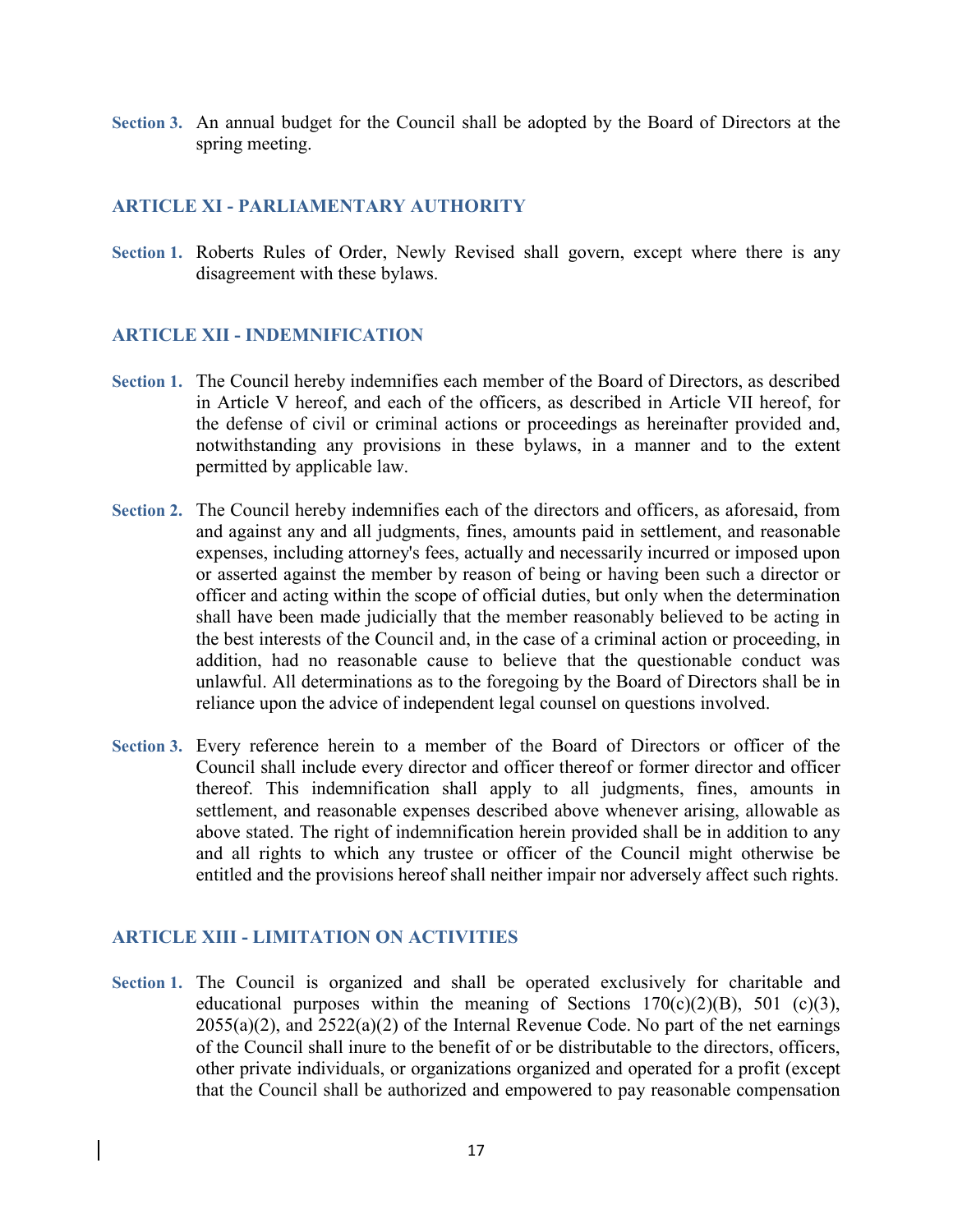for services rendered and to make payments and distributions in furtherance of the purposes as hereinafter stated). No substantial part of the activities of the Council shall be the carrying on of propaganda or otherwise attempting to influence legislation, and the Council shall be empowered to make the election authorized under Section 501 (b) of the Internal Revenue Code. The Council shall not participate in or intervene in (including the publishing or distribution of statements) any political campaign on behalf of or in opposition to any candidate for public office. Notwithstanding any other provisions herein, the Council shall not carry on any activities not permitted to be carried on by:

- (a) An organization exempt from federal income taxation under Section 501(a) of the Internal Revenue Code as an organization described in Section  $501(c)(3)$ of such Code;
- (b) An organization described in Section 509(a)(1), (2), or (3) of the Internal Revenue Code as the case may be;
- (c) An organization, contributions to which are deductible under Section  $170(c)(2)$ , or $2522(a)(2)$  of the Internal Revenue Code.

#### **ARTICLE XIV - DISSOLUTION OR FINAL LIQUIDATION**

- **Section 1.** On dissolution or final liquidation of the Council, the Board of Directors of the Council shall (after paying or making provision to pay all debts, obligations, and liabilities) make adequate provisions to transfer, convey, or distribute all remaining assets of the Council to one or more of the following categories of recipients, as determined by the Board of Directors upon a majority vote:
	- (a) A nonprofit organization or organizations, which may have been created to succeed the Council, as long as such organization or each of such organizations shall then qualify as an organization exempt from federal income taxation under Section 501(a) of such Code as an organization described in Sections  $170(c)(2)$  and  $501(c)(3)$  of such Code and/ or;
	- (b) A nonprofit organization or organizations having similar aims and objectives as the Council and which may be selected as an appropriate recipient of such assets, as long as such organization or each of such organizations shall then qualify as an organization exempt from federal income taxation under Section  $501(a)$  of such Code as an organization described in Sections  $170(c)(2)$  and 501(c)(3) of such Code.

#### **ARTICLE XV - REFERENCES**

**Section 1.** References herein to sections of the Internal Revenue Code, as amended, are to